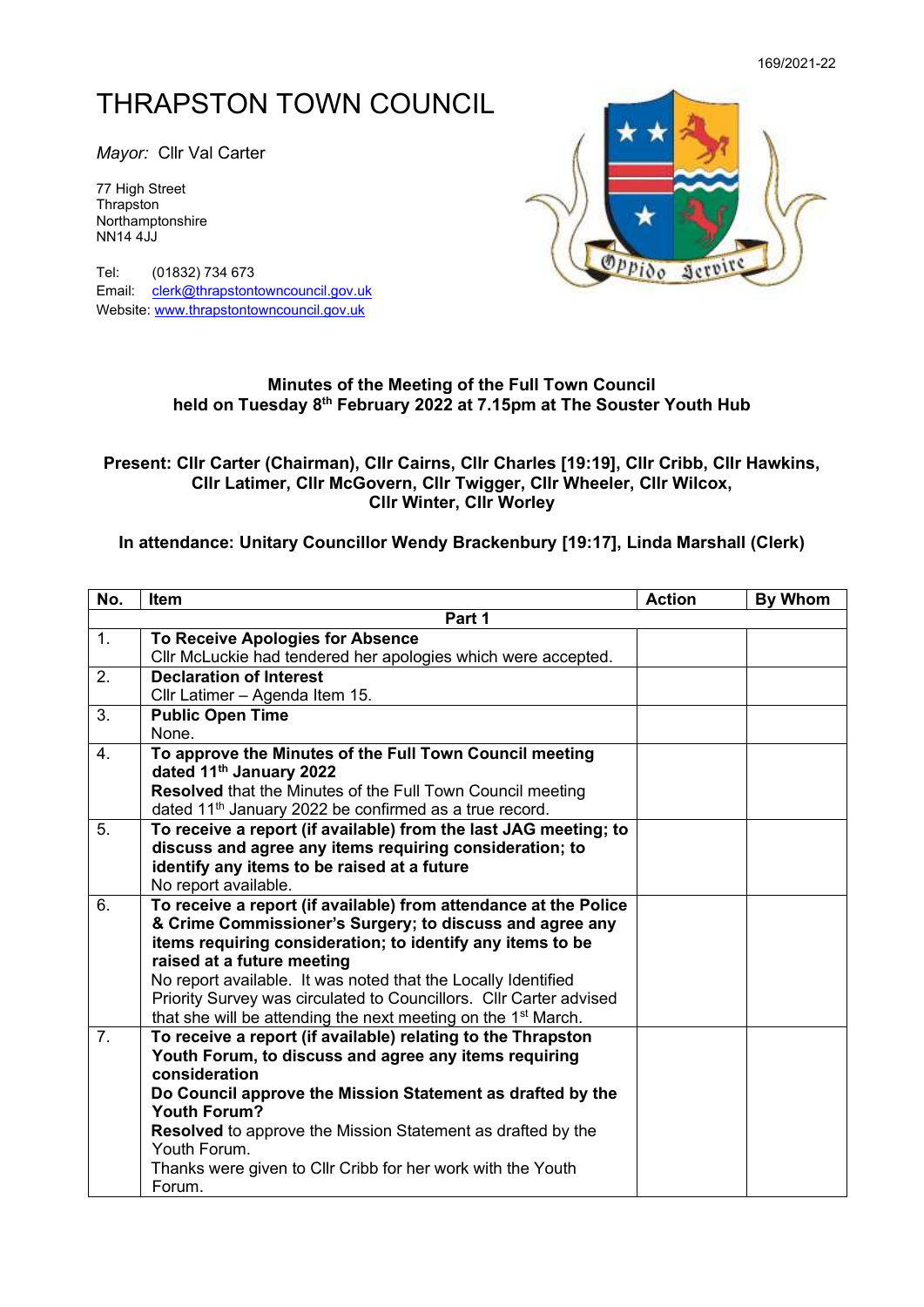| 8.  | To receive a report (if available) from the Nene Valley Park<br>Project's Management Team; to discuss and agree any items<br>requiring consideration; to identify any items to be raised at<br>a future meeting<br>A report had been circulated that day which was noted. |              |              |
|-----|---------------------------------------------------------------------------------------------------------------------------------------------------------------------------------------------------------------------------------------------------------------------------|--------------|--------------|
| 9.  | To receive a verbal update from the Chairman of the Planning                                                                                                                                                                                                              |              |              |
|     | & Asset Management Committee                                                                                                                                                                                                                                              |              |              |
|     | Cllr Worley briefed the meeting on key points arising from the                                                                                                                                                                                                            |              |              |
|     | recent Planning & Asset Management Committee meeting. To be                                                                                                                                                                                                               |              |              |
|     | noted that Minutes giving a detailed account of meetings are                                                                                                                                                                                                              |              |              |
|     | available on the Council's website.                                                                                                                                                                                                                                       |              |              |
| 10. | To receive a verbal update from the Chairman of the Finance                                                                                                                                                                                                               |              |              |
|     | & Devolution Committee                                                                                                                                                                                                                                                    |              |              |
|     | Cllr Cribb briefed the meeting on key points arising from the                                                                                                                                                                                                             |              |              |
|     | recent Finance & Devolution Committee meeting. To be noted                                                                                                                                                                                                                |              |              |
|     | that Minutes giving a detailed account of meetings are available                                                                                                                                                                                                          |              |              |
|     | on the Council's website.                                                                                                                                                                                                                                                 |              |              |
| 11. | To receive a verbal update from the Chairman of the Events &                                                                                                                                                                                                              |              |              |
|     | <b>Community Engagement Committee</b>                                                                                                                                                                                                                                     |              |              |
|     | Cllr Wilcox briefed the meeting on key points arising from the                                                                                                                                                                                                            |              |              |
|     | recent Events & Community Engagement Committee meeting.                                                                                                                                                                                                                   |              |              |
|     | To be noted that Minutes giving a detailed account of meetings                                                                                                                                                                                                            |              |              |
|     | are available on the Council's website.                                                                                                                                                                                                                                   |              |              |
| 12. | To receive a verbal update from the Chairman of the                                                                                                                                                                                                                       |              |              |
|     | <b>Personnel Committee</b>                                                                                                                                                                                                                                                |              |              |
|     | Cllr Winter briefed the meeting on key points arising from the                                                                                                                                                                                                            |              |              |
|     | recent Personnel Committee meeting. To be noted that Minutes                                                                                                                                                                                                              |              |              |
|     | giving a detailed account of meetings are available on the<br>Council's website.                                                                                                                                                                                          |              |              |
| 13. | To note Full Council training on Code of Conduct scheduled                                                                                                                                                                                                                |              |              |
|     | for Wednesday 30th March 2022                                                                                                                                                                                                                                             |              |              |
|     | Noted. Cllr Worley tendered his apologies for this training.                                                                                                                                                                                                              |              |              |
| 14. | To receive correspondence relating to the Impex building in                                                                                                                                                                                                               |              |              |
|     | <b>Cosy Nook and agree action</b>                                                                                                                                                                                                                                         |              |              |
|     | Correspondence received and noted. The Chairman advised the                                                                                                                                                                                                               |              |              |
|     | meeting that this Council does not have the authority or the power                                                                                                                                                                                                        |              |              |
|     | to close a business trading in the town and it is not within this                                                                                                                                                                                                         |              |              |
|     | Council's remit to determine which businesses come into the town.                                                                                                                                                                                                         |              |              |
|     | The statement was supported by all Councillors and no further                                                                                                                                                                                                             |              |              |
|     | comments were made.                                                                                                                                                                                                                                                       |              |              |
| 15. | To receive a report relating to the issues arising with the                                                                                                                                                                                                               |              |              |
|     | public toilets and agree action                                                                                                                                                                                                                                           | Agenda       | <b>Clerk</b> |
|     | Following discussion it was resolved to defer this agenda item                                                                                                                                                                                                            | 08/03/22     |              |
|     | until the March full council meeting.                                                                                                                                                                                                                                     |              |              |
| 16. | To review, by special motion, the decision made by the                                                                                                                                                                                                                    |              |              |
|     | Planning & Asset Management Committee relating to the                                                                                                                                                                                                                     |              |              |
|     | location of a new dog waste bin on the open space at Nine                                                                                                                                                                                                                 |              |              |
|     | Arches Way and agree action                                                                                                                                                                                                                                               |              |              |
|     | Request to overturn the decision was noted.                                                                                                                                                                                                                               | Proceed      | <b>Clerk</b> |
|     | A proposal put to the meeting not to progress with a dog bin at all                                                                                                                                                                                                       | with         |              |
|     | was not carried.                                                                                                                                                                                                                                                          | installation |              |
|     | It was carried by majority to install the dog bin on the land in                                                                                                                                                                                                          | of dog bin   |              |
| 17. | between the parking spaces and the sub-station.<br>To consider and agree the format for the Annual Town                                                                                                                                                                   |              |              |
|     | Meeting, taking place Tuesday 19th April 2022                                                                                                                                                                                                                             |              |              |
|     | Following discussion it was agreed that the format for the Annual                                                                                                                                                                                                         |              |              |
|     | Town Meeting should be:-                                                                                                                                                                                                                                                  |              |              |
|     | Reflection of the last two years (delivered by the Mayor)                                                                                                                                                                                                                 |              |              |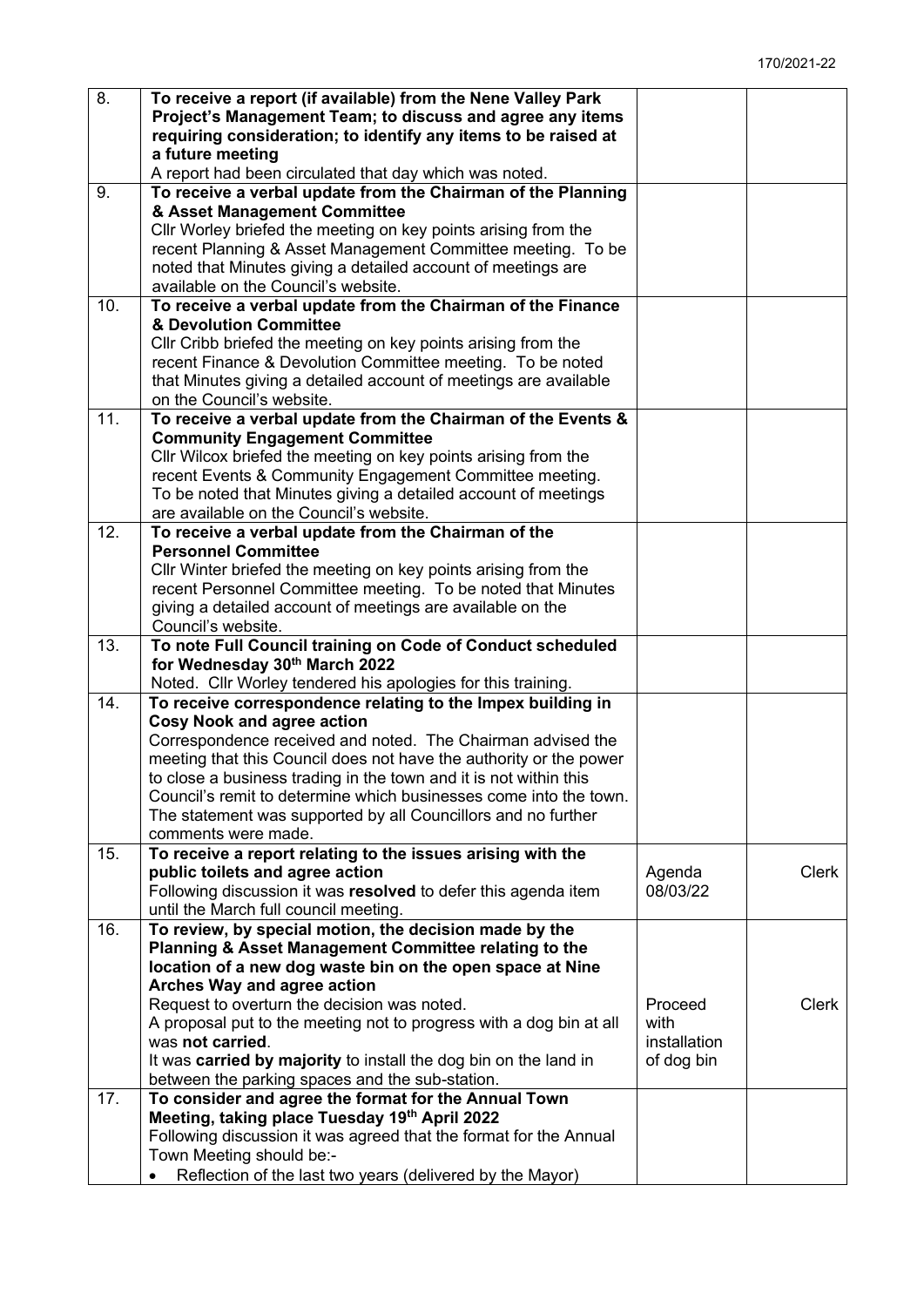|     | Hopes for the forthcoming year (delivered by the Deputy<br>$\bullet$                                                            |                        |              |
|-----|---------------------------------------------------------------------------------------------------------------------------------|------------------------|--------------|
|     | Mayor).                                                                                                                         |                        |              |
|     | Speaker/presentation from NDAS (the Mayor's charity)<br>$\bullet$                                                               |                        |              |
|     | Community groups and Charity shops to be invited.<br>$\bullet$                                                                  |                        |              |
|     | Nene Valley Swimming Association to be invited.<br>$\bullet$                                                                    |                        |              |
|     | Q&A session.<br>$\bullet$                                                                                                       |                        |              |
|     | Financial Report to be available at the meeting hard copy.                                                                      |                        |              |
| 18. | To receive correspondence and supporting documentation                                                                          |                        |              |
|     | from North Northamptonshire Council regarding their                                                                             |                        |              |
|     | Enhanced Partnership Plan and Scheme; to agree comments,                                                                        |                        |              |
|     | if any, to be submitted                                                                                                         |                        |              |
|     | It was resolved to submit the following comment in response to                                                                  | Submit                 | <b>Clerk</b> |
|     | the Enhanced Partnership Plan and Scheme: the Council does not                                                                  | comments               |              |
|     | consider the current provision acceptable and should be reviewed                                                                |                        |              |
|     | and considered with social and environmental aspects in mind.                                                                   |                        |              |
|     | Consideration should also feed into the revision of the Strategic                                                               |                        |              |
|     | Transport Plan and S106 Schedules.                                                                                              |                        |              |
| 19. | To delegate Bridges planning to the Clerk in conjunction with                                                                   |                        |              |
|     | the Mayor and Deputy Mayor                                                                                                      |                        |              |
|     | It was resolved to delegate the Bridges planning to the Clerk in                                                                |                        |              |
|     | conjunction with the Mayor and Deputy Mayor.                                                                                    |                        |              |
| 20. | To receive and consider quotation received for a digital                                                                        |                        |              |
|     | signboard, excluding installation costs, and agree action                                                                       |                        |              |
|     | Quotation noted. It was generally felt that a signboard where you                                                               | Investigate            | <b>Clerk</b> |
|     | could advertise pictures would be preferable as opposed to just                                                                 | further                |              |
|     | text. It was noted that currently there is no budget for the                                                                    | digital                |              |
|     | purchase of a signboard. It was generally felt that the Plaza                                                                   | signboards             |              |
|     | wouldn't be the best position for such a signboard. Following                                                                   |                        |              |
|     | discussion it was agreed that the Clerk would investigate further                                                               |                        |              |
|     | and gauge whether there is any interest to either sell advertising                                                              |                        |              |
|     | space or whether an organisation would purchase a signboard                                                                     |                        |              |
|     | and allow the Town Council some advertising space.                                                                              |                        |              |
| 21. | To receive various quotations from HJ Horticulture for tree                                                                     |                        |              |
|     | works required in the town and agree action                                                                                     | Proceed<br>with        | <b>Clerk</b> |
|     | Resolved to accept three of the four quotations from HJ<br>Horticulture, being £465 for tree works at Lancaster Drive affecting |                        |              |
|     | Treen Close; £125 for tree works to the sycamore in the Peace                                                                   | approved<br>quotations |              |
|     | Park and £446 for tree works in the sports field.                                                                               |                        |              |
|     | Further details are requested in relation to the quotation in the                                                               | Obtain                 |              |
|     | sum of £1,320 for tree works on the Town Walk $-$ a plan                                                                        | further                |              |
|     | identifying the trees and a reason for works is required.                                                                       | details                |              |
| 22. | To receive two further quotations from HJ Horticulture for                                                                      |                        |              |
|     | tree works required following the tree survey undertaken on                                                                     |                        |              |
|     | the recently acquired Persimmon land and agree action                                                                           | Proceed                | <b>Clerk</b> |
|     | <b>Resolved</b> to accept the quotations from HJ Horticulture for various                                                       | with                   |              |
|     | tree works required at Nine Arches East and Nine Arches West in                                                                 | approved               |              |
|     | the total sum of £6,450, as flagged in the surveyor's report.                                                                   | quotations             |              |
|     | It was noted that a virement of funds is not required given the                                                                 |                        |              |
|     | quotation not approved under Agenda Item 21.                                                                                    |                        |              |
| 23. | <b>Unitary Councillors' Reports</b>                                                                                             |                        |              |
|     | Newlands Developments have put in a planning application for<br>$\bullet$                                                       |                        |              |
|     | warehousing Land East of Halden's Parkway - it is currently                                                                     |                        |              |
|     | being validated and will go out to statutory consultees soon. It                                                                |                        |              |
|     | is being classed as major development, as such it will go to                                                                    |                        |              |
|     | the strategic planning meeting for determination and will have                                                                  |                        |              |
|     | a longer consultation period. It was noted that a planning                                                                      |                        |              |
|     | application for development of the Glebe Land hasn't yet been                                                                   |                        |              |
|     | submitted.                                                                                                                      |                        |              |